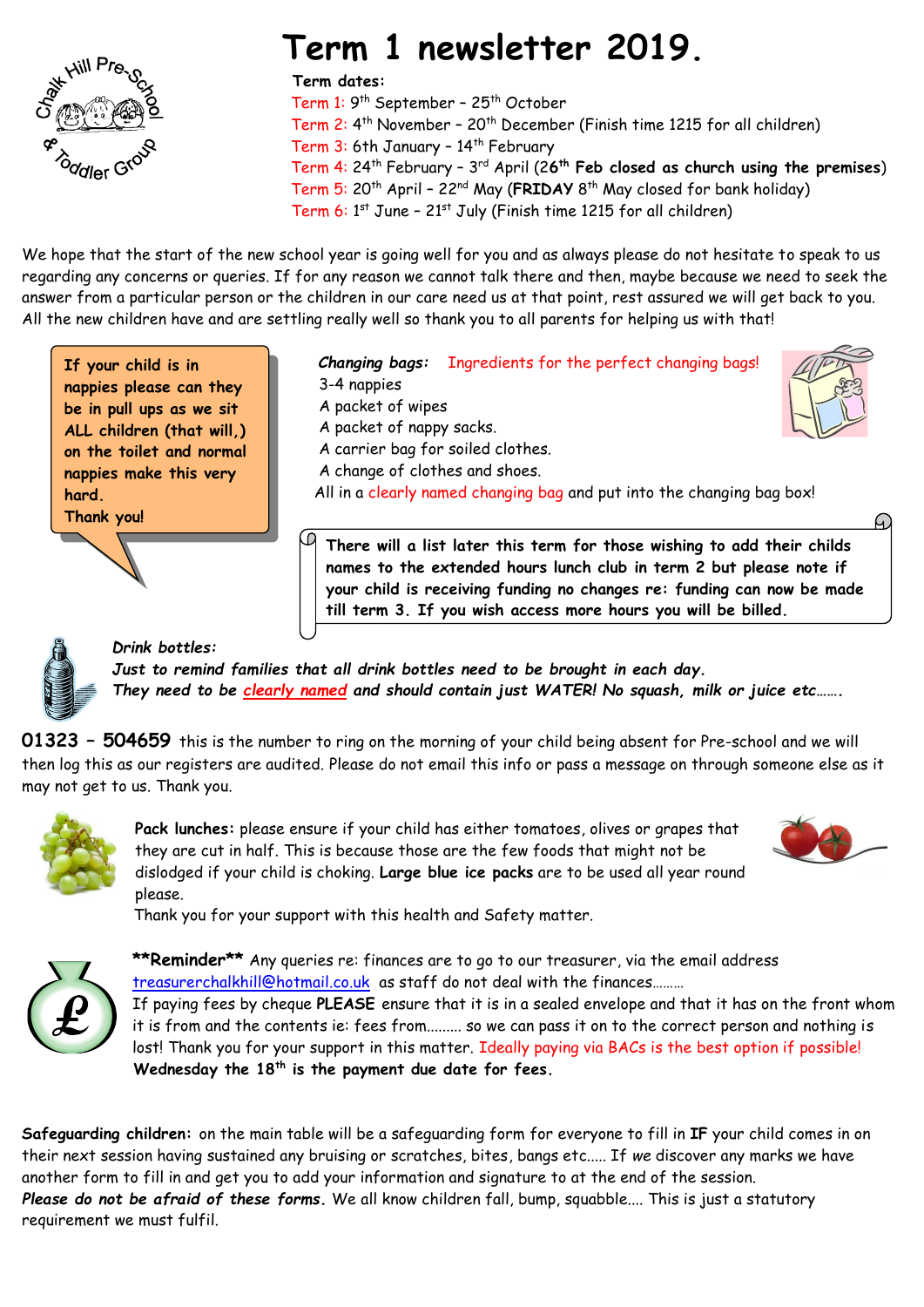

We record your childs observations and photos on a system called Tapestry. An activation email will be sent to you this week so that you can access **your** childs journal.

Rest assured that ONLY you will be able to view your childs journal and no one else.

Please look out for the activation email which will be sent from tapestry so please check your junk mail box as well.

This system is for parents to also use for childrens achievements outside of pre-school which all help to update your childs development. We look forward to seeing these items from you.

# **Visitors & trips:**

We are going to be planning our Butterfly trips for the year. We need a 1:2 ratio on outings; therefore we rely on parent/family helpers.

Therefore to help us plan these days we shall put a list on the butterfly table so helpers can let us know the best days they can help on a trip! (Unfortunately we cannot take any siblings on these trips so please take this into consideration when offering your support.) Thank you for your support in advance.



Our website has is available for all information regarding the pre-school such as welcome pack, full set of policies, term times, calendar of events .............at some point we may update the childrens photos and will be using only those children whose parents have signed their admission forms consenting to this. If you have changed your mind then please put this in writing. Thank you.

We have a suggestions box on our table if you would like to communicate your ideas, suggestions or have any comments about pre-school – all ideas are welcomed.

shutterstock 25732162



Most information can be accessed/shared with staff and any information re: absence or collections on our land line/answer service 01323 504659

However if you should need to contact myself directly about anything else I can be emailed at [chalkhillmanager@hotmail.co.uk](mailto:chalkhillmanager@hotmail.co.uk) please note, I will access these emails **up to 6pm Mon-Fri only of term time.**

#### **FUN- RAISFRS!!!!!!!!!!!!**

The committee will be in contact by email and posters so please keep an eye out! (….said the one eyed pirate!)

The first committee meeting will be held to welcome all new families and set all the dates and requirements for raising money etc.. This will be held in the parents room on the morning of **Friday 20 th of September at 0930**. Children are welcome to attend the meeting too! The meeting will be led by Vicki, our Chairperson and mum to Angus in the butterfly group.

The Christmas concert and Fayre has already been booked for Saturday Dec 14<sup>th</sup>!!! So please put the date in the diary. Hopefully a cake sale will be on the last week of term so have your change at the ready! (I love the cake sale…….yummy!)

# PAEDIATRIC FIRST AID FOR PARENTS

WILLINGDON Library are hosting a first aid course for families on Monday the 23<sup>rd</sup> of September 1000-1300 for just £20 per person which includes a manual and certificate at the end. Covers all the important things to know about first aid with children such as scalds, choking, head injuries...... Please contact the library if interested.